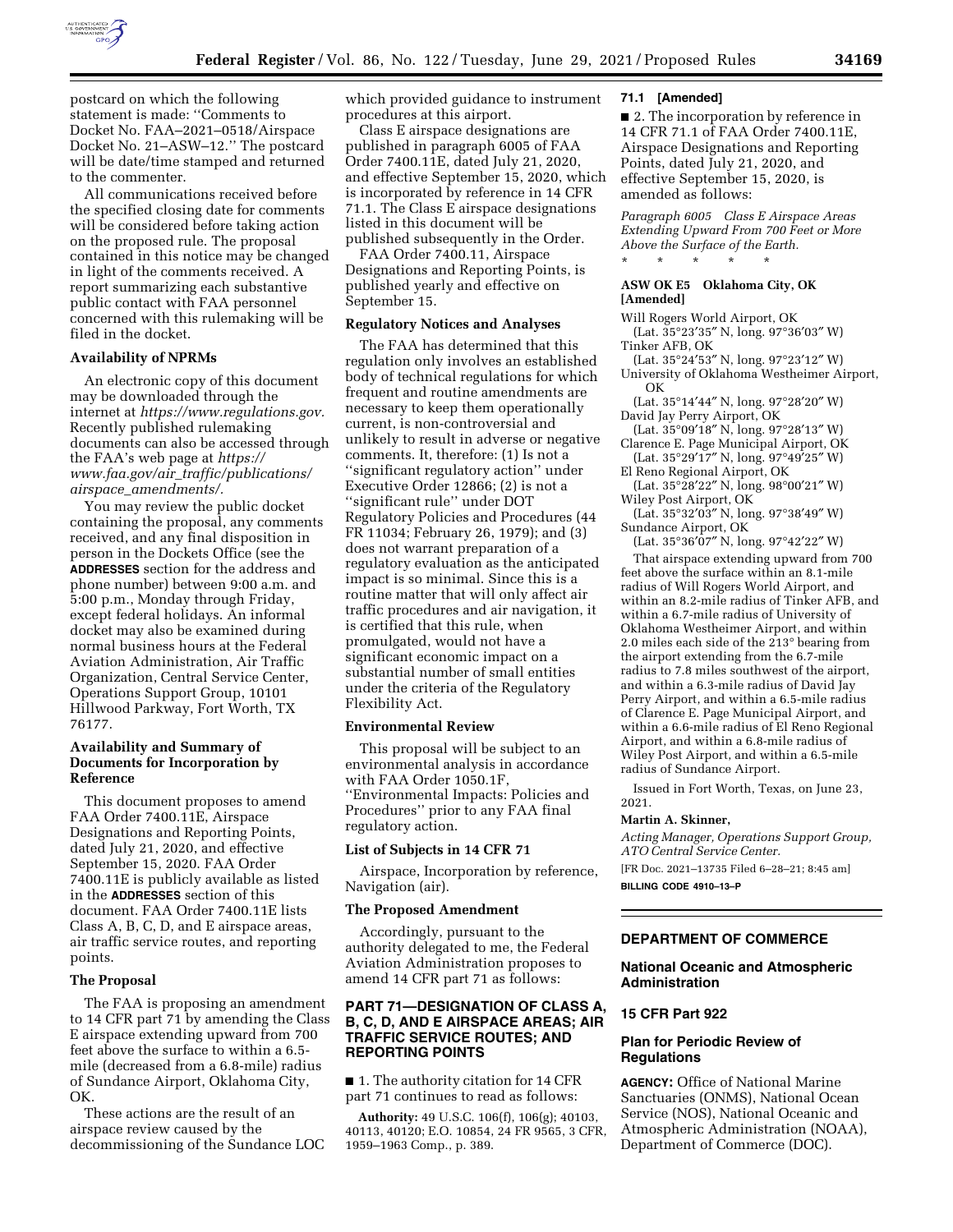**ACTION:** Notice of plan for periodic review of regulations; request for comments.

**SUMMARY:** The Regulatory Flexibility Act (RFA) requires that NOAA's Office of National Marine Sanctuaries (ONMS) periodically review existing regulations that have a significant economic impact on a substantial number of small entities, such as small businesses, small organizations, and small governmental jurisdictions. This plan describes how ONMS will perform this review and describes the regulations proposed for review in fiscal year 2022.

**DATES:** Comments must be received on or before July 29, 2021.

**ADDRESSES:** Comments may be submitted by:

• *Electronic Submission:* Submit all electronic public comments via the Federal eRulemaking Portal. Go *to [http://www.regulations.gov,](http://www.regulations.gov)* and search for docket NOAA–NOS–2021–0047, click the ''Comment Now!'' icon, complete the required fields, and enter or attach your comments.

*Instructions:* Comments sent by any other method, to any other address or individual, or received after the end of the comment period, may not be considered by NOAA. All comments received are a part of the public record and will generally be posted for public viewing on *[www.regulations.gov](http://www.regulations.gov)*  without change. All personally identifiable information (for example, name, address, etc.), confidential business information, or otherwise sensitive information submitted voluntarily submitted by the commenter will be publicly accessible. NOAA will accept anonymous comments (enter ''N/ A'' in the required fields if you wish to remain anonymous).

# **FOR FURTHER INFORMATION CONTACT:**

Meredith Walz, NOAA Office of National Marine Sanctuaries, 1305 East West Highway, Silver Spring, MD 20910, *[meredith.walz@noaa.gov,](mailto:meredith.walz@noaa.gov)* or 240–533–0686.

# **SUPPLEMENTARY INFORMATION:**

### **Background**

The Regulatory Flexibility Act (RFA), 5 U.S.C. 601 *et seq.,* requires that Federal agencies take into account how their regulations affect ''small entities,'' which the RFA defines to include small businesses, small governmental jurisdictions and small organizations. 5 U.S.C. 601. For regulations proposed after January 1, 1981, the agency must either prepare a Regulatory Flexibility Analysis or certify that the regulation, if promulgated, will not have a significant economic impact on a substantial number of small entities.

Section 610 of the RFA, 5 U.S.C. 610, requires Federal agencies to review existing regulations which have or will have a significant economic impact on a substantial number of small entities. It requires that ONMS publish a plan in the **Federal Register** explaining how it will review existing regulations that have a significant economic impact on a substantial number of small entities. Regulations that have a significant economic impact on a substantial number of small entities that became effective after January 1, 1981, must be reviewed within 10 years of the publication date of the final rule. Section 610(c) requires that ONMS publish in the **Federal Register** a list of rules it will review during the succeeding 12 months. The list must describe, explain the need for, and provide the legal basis for the rules, as well as invite public comment on the rules.

In addition, section 605 of the RFA, 5 U.S.C. 605, provides that if, when a rule is proposed or finalized, the head of an agency certifies to the Small Business Administration's Chief Counsel for Advocacy that the rule would not have a significant economic impact on a substantial number of small entities, then initial and final regulatory flexibility analyses do not need to be prepared for the rule. The Small Business Administration's guidance on implementing the requirements of RFA section 610 indicates that agencies may exercise their discretion to determine if previously changed conditions may mean that a certified rule now does have a significant economic impact on a substantial number of small entities and, therefore, should be subject to a full section 610 review. If there is evidence that a previously certified rule is now having a significant economic impact on a substantial number of small entities, then the Small Business Administration recommends that the agency should conduct a section 610 review of the rule.

### **Criteria for Review of Existing Regulations**

The purpose of a section 610 review is to determine whether existing rules should be left unchanged, or whether they should be revised or rescinded in order to minimize significant economic impacts on a substantial number of small entities, consistent with the objectives of other applicable statutes. RFA section 610(b) requires agencies to consider five factors when conducting this review:

(1) Whether the rule is still needed;

(2) What type of public complaints or comments were received concerning the rule;

(3) How complex is the rule;

(4) How much the rule overlaps, duplicates or conflicts with other Federal rules, and, to the extent feasible, with state and local governmental rules; and

(5) How long it has been since the rule has been evaluated or how much the technology, economic conditions, or other factors have changed in the area affected by the rule.

For rules that were certified under RFA section 605, ONMS is not required to conduct a review under RFA section 610. However, ONMS may exercise its discretion to prepare an assessment to determine whether changed conditions may mean that the existing rules now do have a significant economic impact on a substantial number of small entities and should therefore be reviewed under RFA section 610.

### **Plan for Periodic Review of Rules**

ONMS will conduct reviews in such a way as to ensure that all rules for which a final regulatory flexibility analysis was prepared are reviewed within 10 years of the year in which they were originally issued. During this same period, ONMS may exercise its discretion to also review rules certified under RFA section 605 as not having significant impacts. ONMS may evaluate whether changed conditions may mean that the existing rules now do have a significant economic impact on a substantial number of small entities and therefore should be reviewed under RFA section 610. ONMS intends that it will conduct section 610 reviews on applicable regulations on an annual basis. ONMS will make RFA Section 610 review reports available at the following website: *[http://](http://sanctuaries.noaa.gov/library/alldocs.html) [sanctuaries.noaa.gov/library/](http://sanctuaries.noaa.gov/library/alldocs.html) [alldocs.html.](http://sanctuaries.noaa.gov/library/alldocs.html)* 

# **ONMS Regulation Requiring Review for Fiscal Year 2022**

ONMS has determined that one rulemaking finalized in fiscal year 2012 requires review under RFA section 610:

''Research Area Within Gray's Reef National Marine Sanctuary''. RIN 0648– AV88 (76 FR 63824; October 14, 2011). This final rule created an 8.27 squaremile research area within the southern portion of Gray's Reef National Marine Sanctuary. NOAA created the research area pursuant to its authority under the National Marine Sanctuaries Act, 16 U.S.C. 1431 *et seq.,* in order to provide a zone specifically designed for conducting controlled scientific studies in the absence of certain human